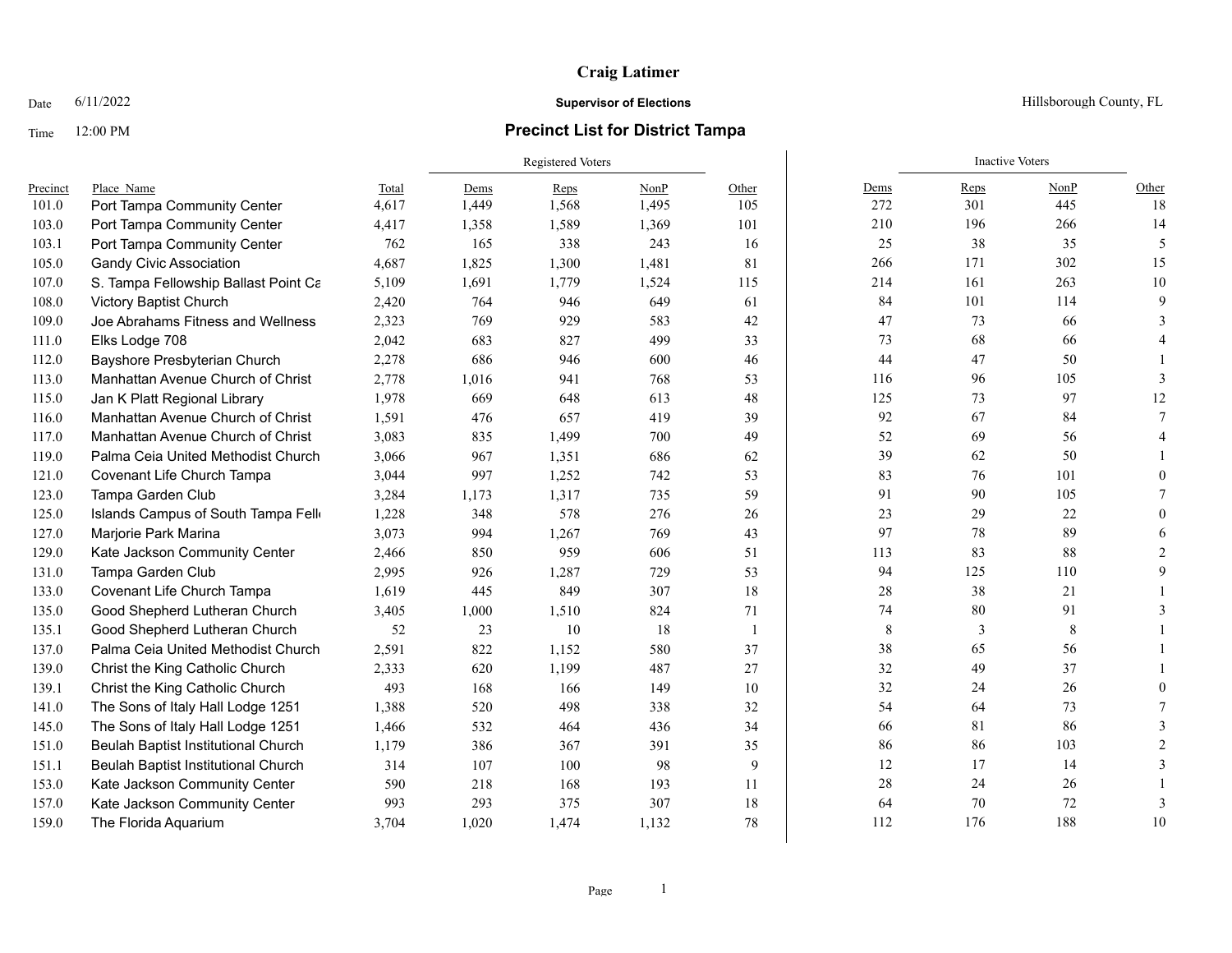### Time 12:00 PM **Precinct List for District Tampa**

Registered Voters **Inactive Voters** Inactive Voters **Inactive Voters** Precinct Place\_Name Total Dems Reps NonP Other Dems Reps NonP Other 160.0 First Baptist Church of Tampa 2,079 711 616 700 52 137 104 162 11 161.0 The Florida Aquarium 2,460 732 835 840 53 131 137 190 17 163.0 Vista 400 835 407 189 220 19 57 33 45 5 165.0 First Baptist Church of Tampa 918 319 262 306 31 333 202 537 6 165.1 First Baptist Church of Tampa 388 142 120 114 12 22 14 23 1 169.0 Beulah Baptist Institutional Church 1.496 932 192 352 20 119 119 27 110 5 169.1 Beulah Baptist Institutional Church 912 383 206 307 16 55 45 86 1 169.2 Beulah Baptist Institutional Church 224 94 55 73 2 14 5 11 0 169.3 Beulah Baptist Institutional Church 89 58 10 19 2 7 1 4 0 169.4 Beulah Baptist Institutional Church 22 7 12 3 0 2 2 2 2 0 169.5 Beulah Baptist Institutional Church 9 5 4 0 0 0 0 0 0 169.6 Beulah Baptist Institutional Church 1 1 1 0 0 0 0 0 0 0 0 0 1 0 0 169.7 Beulah Baptist Institutional Church 0 0 0 0 0 0 0 0 0 0 0 1 0 0 1 0 0 0 1 0 0 1 0 0 1 0 0 0 1 0 0 0 1 0 0 175.0 The Sons of Italy Hall Lodge 1251 732 357 174 193 8 20 5 27 0 175.1 The Sons of Italy Hall Lodge 1251 177 68 58 48 3 0 3 0 3 5 0 175.2 The Sons of Italy Hall Lodge 1251 1 0 1 0 0 0 1 0 0 176.0 The Sons of Italy Hall Lodge 1251 1,624 671 465 461 27 46 461 28 43 2 176.1 The Sons of Italy Hall Lodge 1251 331 137 97 93 4 13 6 9 0 179.0 West Shore Baptist Church 1,792 688 537 536 31 67 41 70 5 203.0 Loretta Ingraham Community Center 1,991 871 462 610 48 146 85 159 6 204.0 Loretta Ingraham Community Center 1,313 669 241 378 25 99 61 103 5 205.0 David Barksdale Senior Center 3,426 1,645 803 930 48 118 45 112 8 205.1 David Barksdale Senior Center 290 119 66 95 10 38 9 43 3 207.0 West Tampa Branch Library 1.984 1.261 205 496 22 150 32 95 2 207.1 West Tampa Branch Library 5 5 4 0 1 0 2 0 3 0 209.0 Greater Bethel Baptist Church 1,290 749 193 325 23 80 17 68 2 209.1 Greater Bethel Baptist Church 534 331 74 127 2 107 25 69 6

Date 6/11/2022 **Supervisor of Elections Supervisor of Elections** Hillsborough County, FL

209.2 Greater Bethel Baptist Church 181 61 51 65 4 10 8 5 0 213.0 St James House of Prayer Episcopal 1,642 977 204 440 21 99 18 99 3 213.1 St James House of Prayer Episcopal 30 14 9 6 1 2 0 0 0 214.0 St James House of Prayer Episcopal 279 149 34 87 9 39 15 31 1 214.1 St James House of Prayer Episcopal 58 29 11 17 1 1 17 1 1 0 1 0 215.0 St James House of Prayer Episcopal 69 36 16 15 2 7 3 2 0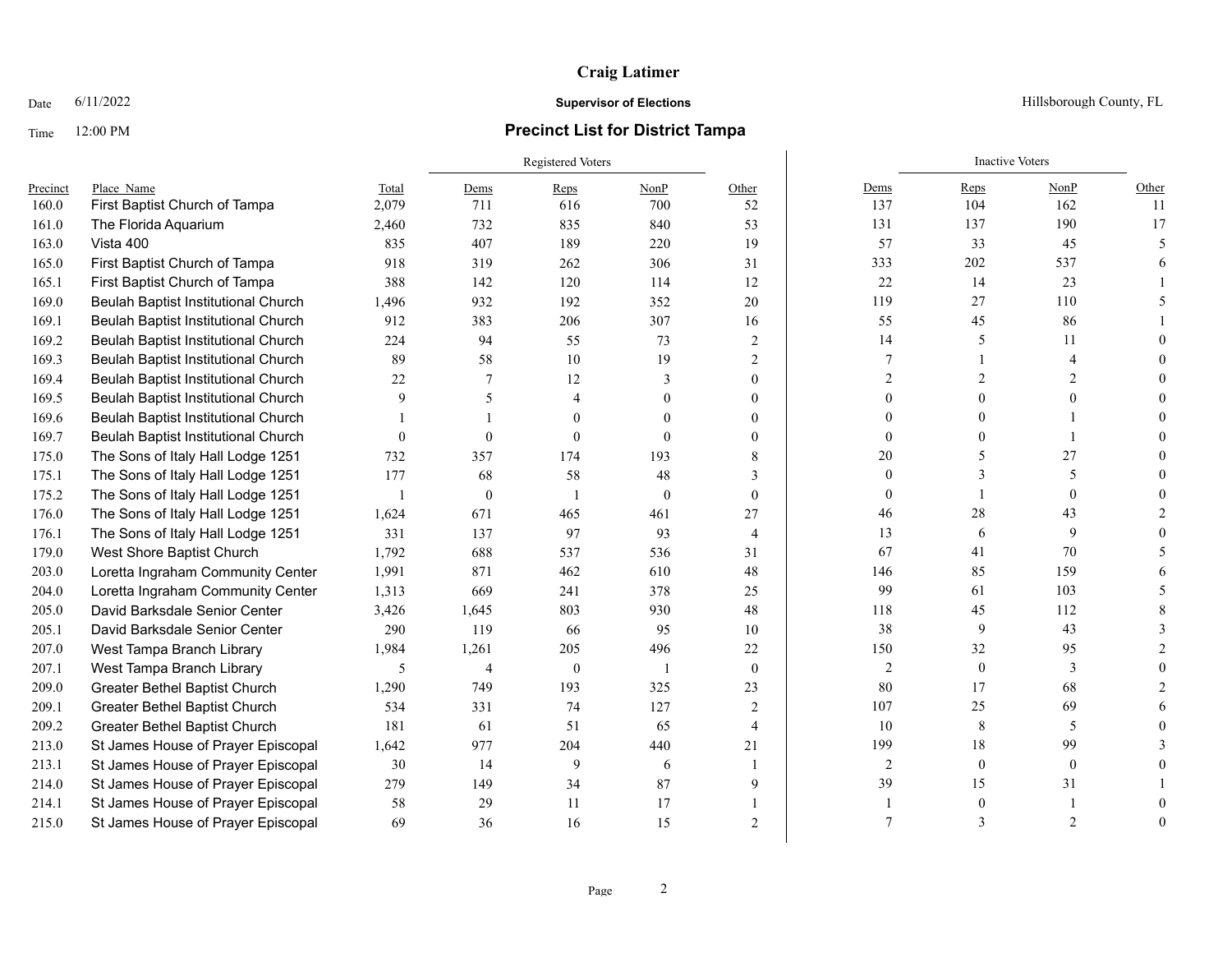## Time 12:00 PM **Precinct List for District Tampa**

Date  $6/11/2022$  Hillsborough County, FL

|          |                                      |                | Registered Voters |                |                |                |                | <b>Inactive Voters</b> |                |          |
|----------|--------------------------------------|----------------|-------------------|----------------|----------------|----------------|----------------|------------------------|----------------|----------|
| Precinct | Place Name                           | Total          | Dems              | Reps           | NonP           | Other          | Dems           | Reps                   | NonP           | Other    |
| 215.1    | St James House of Prayer Episcopal   | 31             | 18                | 2              | 10             | 1              | 5              | $\mathbf{0}$           | $\Omega$       | $\Omega$ |
| 216.0    | David Barksdale Senior Center        | 27             | 17                | $\overline{4}$ | -5             | $\mathbf{1}$   |                |                        |                |          |
| 217.0    | Seminole Heights Library             | 2,683          | 1,312             | 646            | 682            | 43             | 121            | 47                     | 87             |          |
| 218.0    | David Barksdale Senior Center        | 783            | 358               | 201            | 208            | 16             | 46             | 8                      | 44             |          |
| 219.0    | Cordelia B. Hunt Community Center    | 2,854          | 1,260             | 737            | 799            | 58             | 136            | 43                     | 110            |          |
| 219.1    | Cordelia B. Hunt Community Center    | 33             | 14                | 13             | 6              | $\overline{0}$ | 3              | $\mathbf{0}$           | 3              |          |
| 221.0    | Cordelia B Hunt Community Center     | 589            | 219               | 148            | 208            | 14             | 111            | 39                     | 125            |          |
| 221.1    | Cordelia B Hunt Community Center     | 74             | 39                | 18             | 17             | $\theta$       | 3              | -1                     | $\overline{4}$ |          |
| 223.0    | <b>Revealing Truth Ministries</b>    | 2,754          | 1,225             | 563            | 927            | 39             | 227            | 52                     | 226            |          |
| 223.1    | <b>Revealing Truth Ministries</b>    | 12             | 8                 | $\overline{2}$ | 2              | $\theta$       | $\mathbf{0}$   | $\mathbf{1}$           | $\theta$       |          |
| 225.0    | West Shore Baptist Church            | 1,405          | 357               | 496            | 493            | 59             | 64             | 85                     | 146            |          |
| 227.0    | Wellswood Civic Center               | 2,747          | 1,286             | 747            | 664            | 50             | 139            | 41                     | 109            |          |
| 231.0    | A.W. Windhorst Lodge 185 F. & A.M.   | 2,145          | 1,101             | 460            | 543            | 41             | 118            | 45                     | 92             |          |
| 232.0    | A.W. Windhorst Lodge 185 F. & A.M.   | 898            | 476               | 171            | 235            | 16             | 53             | 25                     | 34             |          |
| 233.0    | American Legion Post 111             | 977            | 441               | 225            | 285            | 26             | 60             | 16                     | 35             |          |
| 233.1    | American Legion Post 111             | 261            | 144               | 37             | 76             | $\overline{4}$ | 21             | 8                      | 13             |          |
| 234.0    | American Legion Post 111             | 1.171          | 628               | 207            | 318            | 18             | 71             | 18                     | 45             |          |
| 237.0    | Seminole Heights Garden Center       | 1.604          | 770               | 397            | 395            | 42             | 84             | 28                     | 58             |          |
| 238.0    | Seminole Heights Garden Center       | 796            | 412               | 174            | 193            | 17             | 38             | 11                     | 33             |          |
| 239.0    | St Chad's Episcopal Church           | 2,544          | 1,076             | 660            | 766            | 42             | 109            | 37                     | 75             |          |
| 240.0    | American Legion Post 111             | 3,249          | 1,424             | 803            | 967            | 55             | 140            | 68                     | 120            |          |
| 241.0    | J L Young Apartments                 | 328            | 218               | 52             | 57             | $\overline{1}$ | 24             | $\overline{4}$         | $\overline{2}$ |          |
| 243.0    | <b>Forest Hills Community Center</b> | 2,911          | 1,311             | 556            | 1,001          | 43             | 268            | 70                     | 250            |          |
| 245.0    | Forest Hills Presbyterian Church     | 1,966          | 852               | 492            | 593            | 29             | 89             | 48                     | 76             |          |
| 246.0    | Forest Hills Presbyterian Church     | 60             | 26                | 16             | 18             | $\mathbf{0}$   | 5              | 2                      | 3              |          |
| 247.0    | Bethanie French Seventh Day Adven    | 802            | 406               | 119            | 271            | 6              | 83             | 18                     | 49             |          |
| 248.0    | Bethanie French Seventh Day Adven    | 13             | 9                 | $\mathbf{0}$   | $\overline{4}$ | $\theta$       | $\overline{4}$ | $\mathbf{1}$           | 3              |          |
| 249.0    | Iglesia De Cristo Misionera          | 2,737          | 1,033             | 878            | 784            | 42             | 81             | 61                     | 81             |          |
| 250.0    | Iglesia De Cristo Misionera          | 524            | 218               | 141            | 156            | 9              | 40             | 19                     | 50             |          |
| 301.0    | <b>Concord Baptist Church</b>        | 931            | 431               | 187            | 301            | 12             | 68             | 26                     | 57             |          |
| 301.1    | <b>Concord Baptist Church</b>        | $\overline{2}$ | $\mathbf{0}$      | $\overline{1}$ | $\overline{1}$ | $\theta$       | $\theta$       | $\mathbf{0}$           | $\overline{2}$ |          |
| 301.2    | Concord Baptist Church               | $\theta$       | $\mathbf{0}$      | $\theta$       | $\theta$       | $\theta$       | $\Omega$       |                        | $\theta$       |          |
| 303.0    | Children's Board                     | 226            | 154               | 18             | 50             | 4              | 113            | 8                      | 44             |          |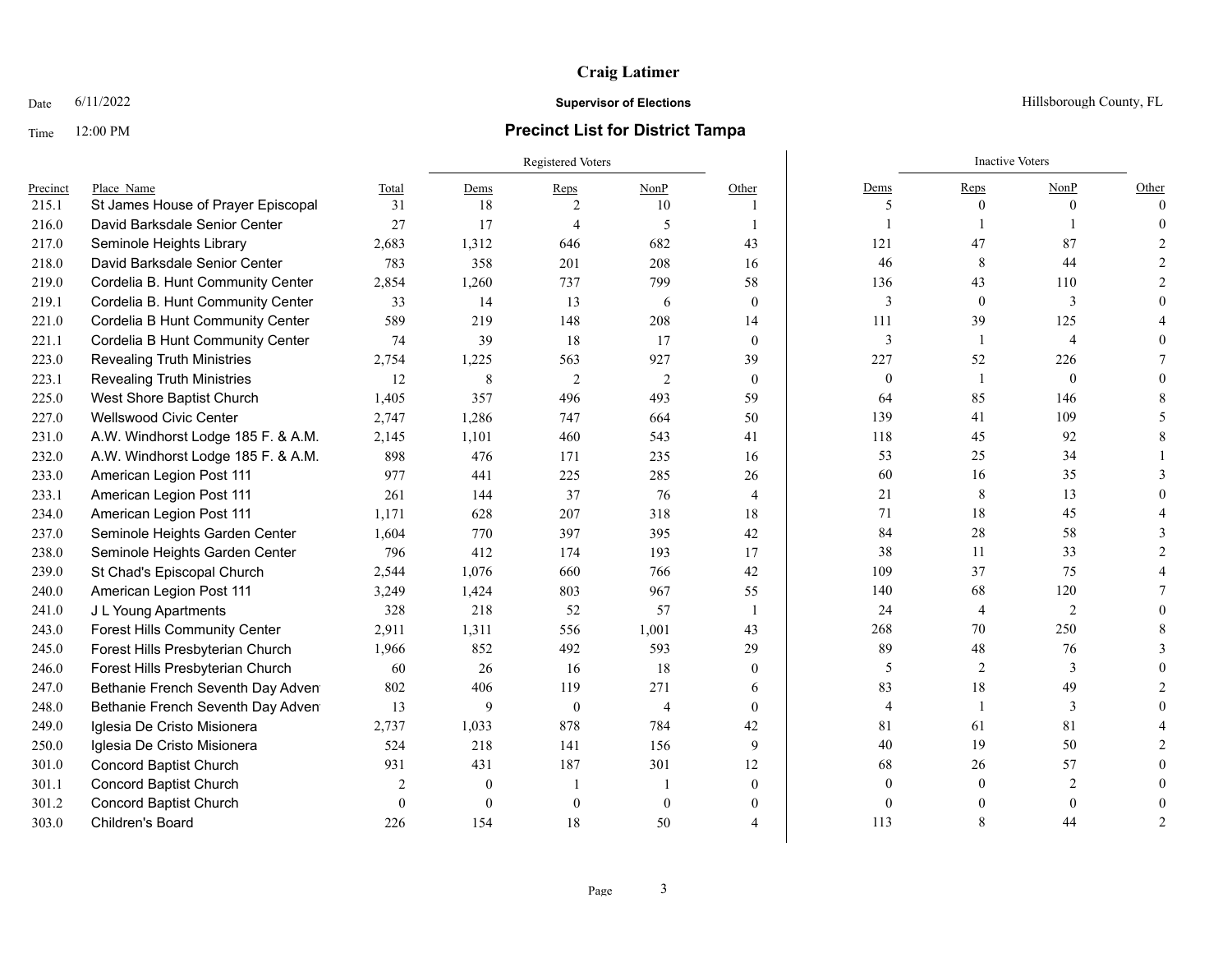## Time 12:00 PM **Precinct List for District Tampa**

|          |                                       |       | Registered Voters |                |       |                 |                | <b>Inactive Voters</b> |                |                               |
|----------|---------------------------------------|-------|-------------------|----------------|-------|-----------------|----------------|------------------------|----------------|-------------------------------|
| Precinct | Place Name                            | Total | Dems              | Reps           | NonP  | Other           | Dems           | Reps                   | NonP           | Other                         |
| 304.0    | Greater Bethel Baptist Church         | 627   | 394               | 77             | 148   | 8               | 50             | 5                      | 18             | $\theta$                      |
| 305.0    | New Mt Zion Baptist Church            | 4,744 | 3,072             | 482            | 1,118 | 72              | 466            | 90                     | 278            | 11                            |
| 307.0    | <b>Grant Park</b>                     | 518   | 283               | 85             | 144   | 6               | 58             | 14                     | 39             |                               |
| 307.1    | <b>Grant Park</b>                     | 13    | 7                 | $\overline{2}$ | 3     |                 | $\overline{2}$ | $\overline{1}$         | 3              | $\Omega$                      |
| 308.0    | <b>Grant Park</b>                     | 2,245 | 1,522             | 154            | 536   | 33              | 204            | 32                     | 143            |                               |
| 309.0    | Jackson Heights NFL YET Center        | 3,173 | 2,394             | 123            | 626   | 30              | 261            | 19                     | 104            |                               |
| 317.0    | Ragan Park                            | 2,481 | 1,562             | 242            | 642   | 35              | 235            | 33                     | 148            |                               |
| 318.0    | A.W. Windhorst Lodge 185 F. & A.M.    | 725   | 407               | 129            | 182   | $7\phantom{.0}$ | 43             | 9                      | 30             |                               |
| 319.0    | Seminole Heights Library              | 1,950 | 1,124             | 273            | 521   | 32              | 126            | 26                     | 87             |                               |
| 319.1    | Seminole Heights Library              | 362   | 180               | 54             | 116   | 12              | 16             | 7                      | 19             |                               |
| 319.2    | Seminole Heights Library              | 60    | 38                | 9              | 11    | $\overline{2}$  | $\overline{4}$ | 2                      |                |                               |
| 320.0    | A.W. Windhorst Lodge 185 F. & A.M.    | 812   | 473               | 115            | 208   | 16              | 40             | 12                     | 20             |                               |
| 321.0    | C. Blythe Andrews, Jr. Public Library | 3,693 | 2,707             | 197            | 754   | 35              | 279            | 31                     | 118            |                               |
| 325.0    | <b>Fair Oaks Recreation Center</b>    | 3,532 | 2,682             | 131            | 697   | 22              | 282            | 21                     | 139            |                               |
| 327.0    | Northside Missionary Baptist Church   | 3,816 | 2,740             | 228            | 822   | 26              | 290            | 36                     | 132            |                               |
| 329.0    | Northside Missionary Baptist Church   | 3,496 | 2,428             | 302            | 724   | 42              | 231            | 21                     | 126            | 2                             |
| 332.0    | Seminole Heights Garden Center        | 198   | 98                | 36             | 55    | 9               | 10             | $\overline{4}$         | 8              | $\theta$                      |
| 333.0    | Seminole Heights Garden Center        | 1,269 | 662               | 257            | 325   | 25              | 149            | 45                     | 113            |                               |
| 334.0    | Oaks At Riverview Community Cente     | 109   | 56                | 20             | 31    | 2               | $\overline{4}$ | $\theta$               | $\overline{1}$ | $\Omega$                      |
| 335.0    | Oaks At Riverview Community Cente     | 1,324 | 720               | 232            | 341   | 31              | 78             | 18                     | 41             | 2                             |
| 336.0    | Oaks At Riverview Community Center    | 89    | 41                | 22             | 24    | $\overline{2}$  | $\overline{4}$ | $\mathbf{0}$           | 5              | $\Omega$                      |
| 338.0    | First Church of God of Tampa          | 1,399 | 854               | 146            | 385   | 14              | 183            | 24                     | 118            | $\mathfrak{D}_{\mathfrak{p}}$ |
| 339.0    | Temple Crest Community Center         | 1,626 | 950               | 213            | 437   | 26              | 118            | 17                     | 73             |                               |
| 340.0    | First Church of God of Tampa          | 648   | 418               | 70             | 155   | 5               | 60             | 6                      | 50             |                               |
| 341.0    | Bible Based Fellowship Church of Ter  | 3,802 | 2,257             | 445            | 1,044 | 56              | 367            | 57                     | 243            | 14                            |
| 342.0    | Temple Terrace United Methodist Chu   | 2,914 | 1,627             | 404            | 844   | 39              | 241            | 44                     | 183            | 3                             |
| 342.1    | Temple Terrace United Methodist Chu   | 25    | 10                | 2              | 12    |                 | -1             | $\overline{1}$         | 2              | $\Omega$                      |
| 343.0    | Temple Terrace United Methodist Chu   | 1,834 | 892               | 339            | 562   | 41              | 194            | 71                     | 157            | 6                             |
| 344.0    | Springhill Park Community Center      | 3,275 | 2,050             | 259            | 919   | 47              | 380            | 47                     | 212            | 6                             |
| 345.0    | First Church of God of Tampa          | 2,947 | 1,543             | 455            | 916   | 33              | 252            | 46                     | 139            |                               |
| 346.0    | Temple Terrace United Methodist Chu   | 41    | 15                | 7              | 16    | 3               | $\overline{4}$ | 5                      | 6              |                               |
| 347.0    | <b>Copeland Park</b>                  | 2,889 | 1,713             | 354            | 793   | 29              | 355            | 52                     | 229            | 8                             |
| 348.0    | <b>Copeland Park</b>                  | 344   | 204               | 46             | 92    | $\mathfrak{D}$  | 65             | 15                     | 45             | $\Omega$                      |